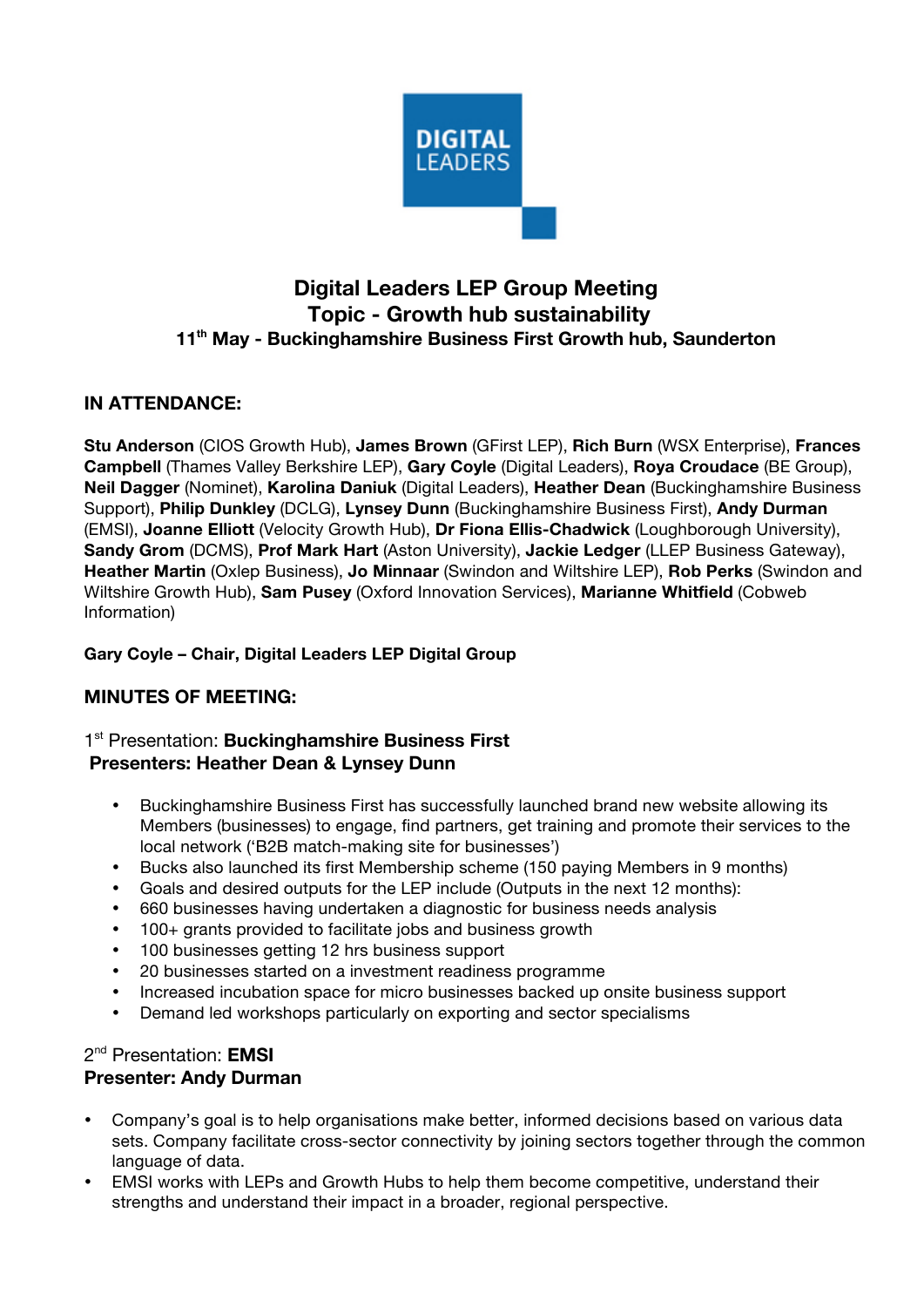## 3rd Presentation: **Cobweb Information Presenter: Marianne Whitfield**

- COBRA is a comprehensive offer of business factsheets and information essential in setting up and growing a business (focuses on legal issues, market issues, information that someone starting a business needs to be aware of)
- Cobweb works with a number of LEPs and Growth hubs and with a number of major banks, enterprise agencies, the network of libraries and over 4,000 Business Advisors
- Cobweb's current projects include the development of a Business Ideas Generator App in collaboration with North Tyneside council. This Business Ideas App can be white labelled and designed for the Growth hub network

## 4th Presentation: **Aston Centre for Growth, Aston University Presenter: Mark Hart**

- The recent research looked at Developing a pipeline of growth businesses at the local level
- Main research finding: Businesses with less than 9 employees are more likely to succeed;
- The research showed that microbusinesses are generally doing better and failing less.
- 'Scaling' is an important dynamic to nurture in the UK economy.
- Action for LEPs and Growth Hubs is to create a robust support network based on private and public sectors collaboration. The aim for the network should be to identify businesses with 'growth ambition', help in development/deepening of the ambition and challenging of the owner-manager mind-set. It's all about better preparation, better understanding, and ambition

## 5th Presentation: **Loughborough University Presenter: Dr Fiona Ellis-Chadwick**

- Loughborough University is collaborating with DCLG and LEPs to develop a High Street retail index for the Government's Digital High Street initiative
- Initial research data was shared with the group
- GFirst LEP were involved in an initial pilot, this work is now being extended in both Warwickshire and Leicestershire
- Loughborough University are keen to work with other LEPs and Growth hubs

### 6th Presentation: **Nominet Presenter: Neil Dagger**

- Nominet shared some recent research on the digital capability of the UK's SME sector
- 49% of SMEs are still offline, despite research confirming that 91% searches about the business happen online.
- 58% of businesses that aren't online, admitted that if given the right support they would be happy to 'get online'.
- Having just social media, doesn't make you a 'trusted business' in the eyes of the consumer
- Nominet is happy to support LEPs in their work supporting the local businesses to get online and is happy to provide training materials, guides etc.

## **Digital Leaders update:**

- Digital Leaders is hosting "Digital Leaders week"  $19<sup>th</sup> 23<sup>rd</sup>$  June and has offered to promote on the Digital Leaders website and social media channels any Growth hub or LEP that is hosting a SME event that week
- The flagship event that week is the National Digital Conference on the  $22<sup>nd</sup>$  June in central London, a few conference passes are still available for LEPs and Growth hubs
- Lloyds Bank and Google are hosting 18 regional Digital Workshops for SMEs in 2017. Expressions of interest were invited to help co-ordinate and attract regional SMEs. The